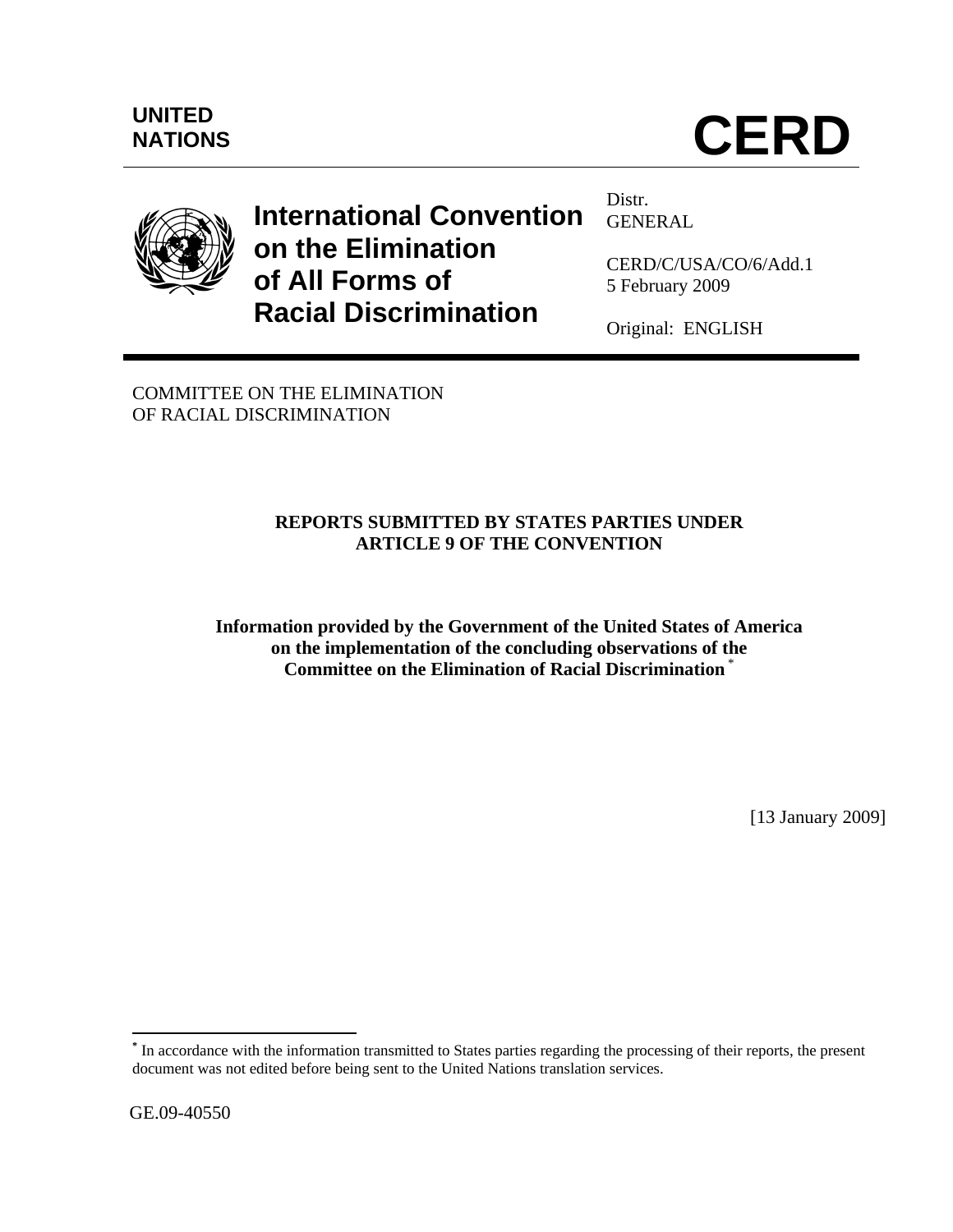# **United States response to specific recommendations identified by the Committee on the Elimination of Racial Discrimination**

1. In its concluding observations regarding the fourth, fifth, and sixth periodic reports of the United States, the Committee on the Elimination of Racial Discrimination requested that the United States provide, within one year, information on its response to specific recommendations identified by the Committee.<sup>1</sup> These specific recommendations and the United States responses to them are provided below.

2. As a preliminary matter, the United States would like to express appreciation for the ongoing dialogue with the Committee on the issues identified in the Committee's concluding observations. Many of these issues were raised by the Committee in written questions posed to the United States in advance of the U.S. appearance before the Committee in February 2008 and during the February 2008 meeting itself. Rather than restating the information the U.S. Government previously provided in response to the Committee's concerns that are the subject of the respective recommendations below and which remain relevant, we have endeavored to succinctly state the U.S. legal and policy framework in a given area and provide relevant updates in the respective areas since the February 2008 meeting. The United States Government intends to consider more fully all of the Committee's concluding observations as it prepares its next periodic report.

## **Paragraph 14**

<u>.</u>

## **Recommendation**

**Bearing in mind its general recommendation No. 31 (2005) on the prevention of racial discrimination in the administration and functioning of the criminal justice system, the Committee recommends that the State party strengthen its efforts to combat racial profiling at the federal and state levels, inter alia, by moving expeditiously towards the adoption of the End Racial Profiling Act, or similar federal legislation. The Committee also draws the attention of the State party to its general recommendation No. 30 (2004) on discrimination against non-citizens, according to which measures taken in the fight against terrorism must not discriminate, in purpose or effect, on the grounds of race, colour, descent, or national or ethnic origin, and urges the State party, in accordance with article 2, paragraph 1 (c), of the Convention, to put an end to the National Entry and Exit Registration System (NEERS) and to eliminate other forms of racial profiling against Arabs, Muslims and South Asians.** 

<sup>&</sup>lt;sup>1</sup> See Committee on the Elimination of Racial Discrimination, concluding observations of the Committee on the Elimination of Racial Discrimination –United States of America, CERD/C/USA/CO/6.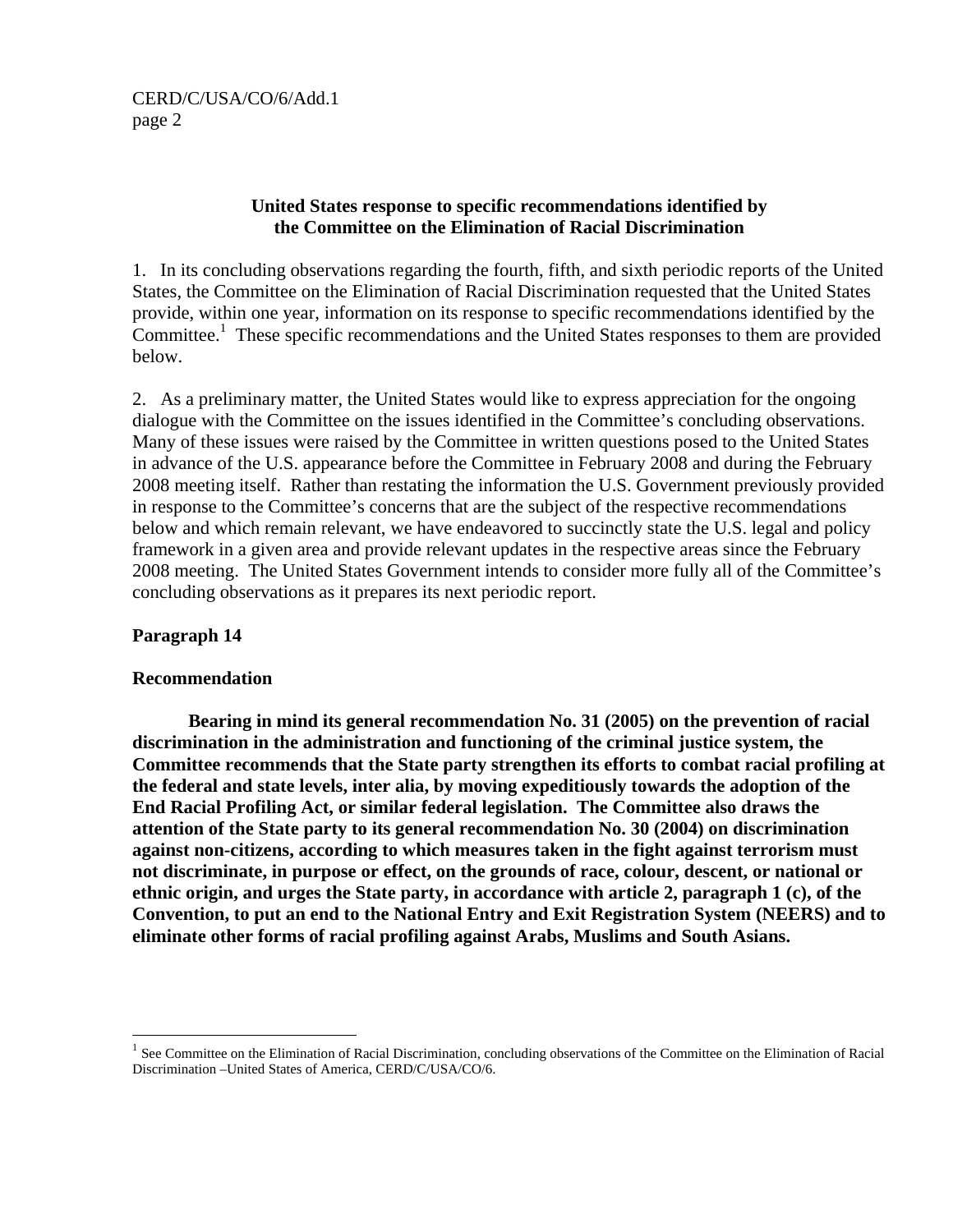# **Response**

3. The United States condemns the use of racial profiling, which is understood to be the invidious use of race or ethnicity as a criterion in conducting stops, searches, and other law enforcement investigative procedures. As previously described, the U.S. Department of Justice pursues a multifaceted approach to combating racial profiling.

4. First, the Department investigates patterns or practices of violations of federally protected rights by law enforcement agencies under Section 210401 of the Violent Crime Control and Law Enforcement Act of 1994, 42 U.S.C. § 14141. The Department also examines allegations that a police department discriminates on the basis of race in its treatment of civilians under Title VI of the Civil Rights Act of 1964, 42 U.S.C. § 2000d, and the Omnibus Crime Control and Safe Streets Act of 1968, as amended, 42 U.S.C. § 3789d(c), which prohibit discrimination on the basis of race, color, and national origin by law enforcement agencies that receive Federal financial assistance.

5. In that connection, the enforcement efforts of the Department of Justice have continued to lead to court orders and settlement agreements that prohibit racial profiling and that require the collection of statistical data. For example, in *United States* v. *New Jersey*, No. 99-5970 (MLC) (D.N.J. filed 22 December 1999), the governing consent decree requires the State of New Jersey to take various measures to ensure that officers of the New Jersey State Police do not engage in racial profiling. Statistical data regarding stops conducted by New Jersey State Police are reported by the Independent Monitoring Team in semiannual reports publicly filed with the court. Similarly, in *United States* v. *Los Angeles*, CV-00-11769-GAF (C.D. Ca.), the governing consent decree requires the Los Angeles Police Department to collect statistical data regarding traffic stops. In addition, the Department recently concluded a Memorandum of Agreement with the City of Villa Rica, Georgia, which required the City's police department to take specific actions to ensure that police officers did not engage in racial profiling, including requirements that the police department collect and analyze data regarding traffic stops. Since November 2007, the Department has opened up four new police pattern or practice investigations involving police departments**,** the Kings County (NY) Hospital Police Force, the Puerto Rico Police Department, the Lorain, Ohio Police Department and the Harvey, Illinois Police Department. One of the four, the Puerto Rico Police Department case, involves allegations of racial profiling. This particular investigation is focused on allegations of excessive use of force, unlawful searches and seizures, and discriminatory policing. This level of activity is consistent with the number of police-pattern-or-practice investigations that have been opened on an annual basis since 2004.

6. Second, the Department is authorized to conduct administrative investigations of allegations that a police department discriminates in its treatment of civilians under Title VI of the Civil Rights Act of 1964, 42 U.S.C. § 2000d, and the Omnibus Crime Control and Safe Streets Act of 1968, as amended, 42 U.S.C. § 3789d(c). When a legal violation is found, the Department typically moves to either cut off funds following an administrative hearing or to refer the matter to the Department for enforcement. The Department is currently investigating four complaints of racial profiling by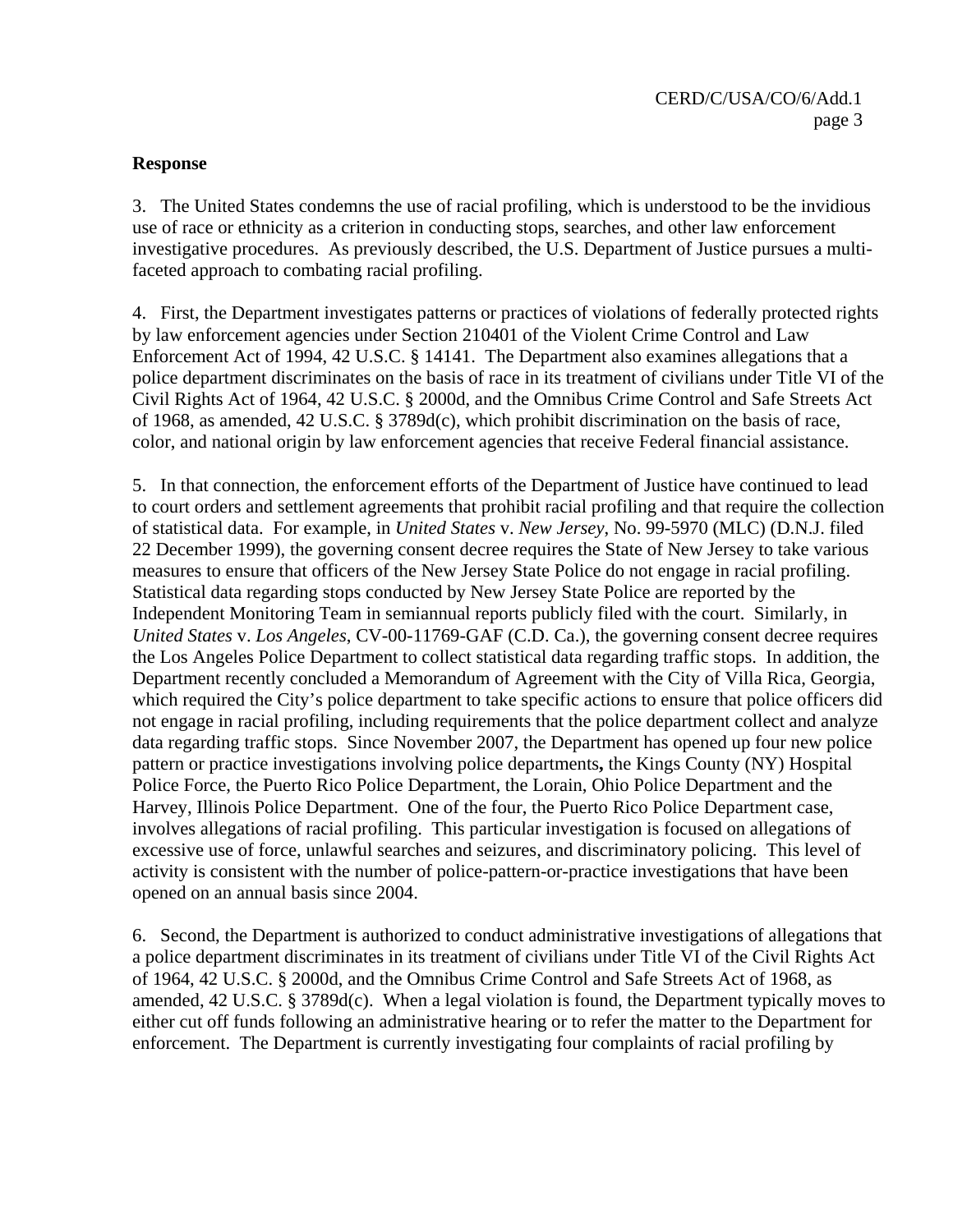individual officers. This past year, it completed four investigations of racial profiling by individual police officers, all of which resulted in findings that the statutes had not been violated.

7. Third, the Department combats racial profiling in the course of its overall enforcement of the criminal civil rights laws of the United States, which prohibit willful acts of misconduct by law enforcement officers and other public officials, as well as hate crimes. Over the last few years, the Department has achieved a remarkable prosecution record in enforcing the United States' civil rights laws. In fiscal year 2008, the Department set a record by filing 108 criminal civil rights cases, the largest number of civil rights cases ever brought in a single year in the history of the Department. In fact, those 108 cases eclipsed the previous record for the Department by 12 cases. Over the last several years, the Department has enjoyed a high rate of success in obtaining convictions in the cases it has brought. In Fiscal Year (FY) 2006, the Department charged 201 defendants, and in FY 2007, convicted 189 defendants. These are the highest such figures in the history of the Department. In some cases, racial profiling plays a role in the alleged criminal misconduct. For instance, in a 2007 case, a former Memphis, Tennessee, Police Department Officer pleaded guilty to a federal civil rights offense, admitting that he had stolen cash from targeted Latino motorists he had pulled over and searched while on duty as a Memphis Police Department officer. Although these numbers do suggest that racial profiling remains a serious problem within the United States, it also reflects continuing efforts by the United States to prevent and punish such activity.

8. Finally, the Department provides education, training, and technical assistance to various federal law enforcement agencies on the "Guidance Regarding the Use of Race by Federal Law Enforcement Agencies," prepared by the Department in 2003 pursuant to a 27 February 2001 Presidential Directive. The Guidance was distributed to the heads of all executive branch agencies and all federal law enforcement agencies. Several components within the Department continue to collaborate with other federal law enforcement agencies on their racial profiling training. The 2003 Guidance continues to be distributed at federal law enforcement trainings, and new law enforcement officers are tested on its principles. In addition, the Department has incorporated the 2003 Guidance into its regular civil rights training courses at the National Advocacy Center. The Department's Civil Rights Division also coordinates with the Department's Community Relations Service, which provides racial profiling training to police departments around the country. Moreover, as part of the Department's post-9/11-backlash initiative, the Department continues to convene regularly scheduled interagency meetings with the Muslim, Arab, Sikh, and South Asian communities to facilitate the discussion of civil rights issues, including racial profiling concerns, between community groups and federal agencies.

9. As demonstrated above, the United States has a robust framework for combating racial profiling at the federal and state levels, complete with tools, such as the various statutes described above that provide a basis for criminal prosecutions or remedial action, and the 2003 guidance, binding on all federal law enforcement officers. Additionally, in the materials we previously provided to the Committee we described numerous efforts throughout the states to document and combat the practice of racial profiling. Since the appearance of the United States before the Committee in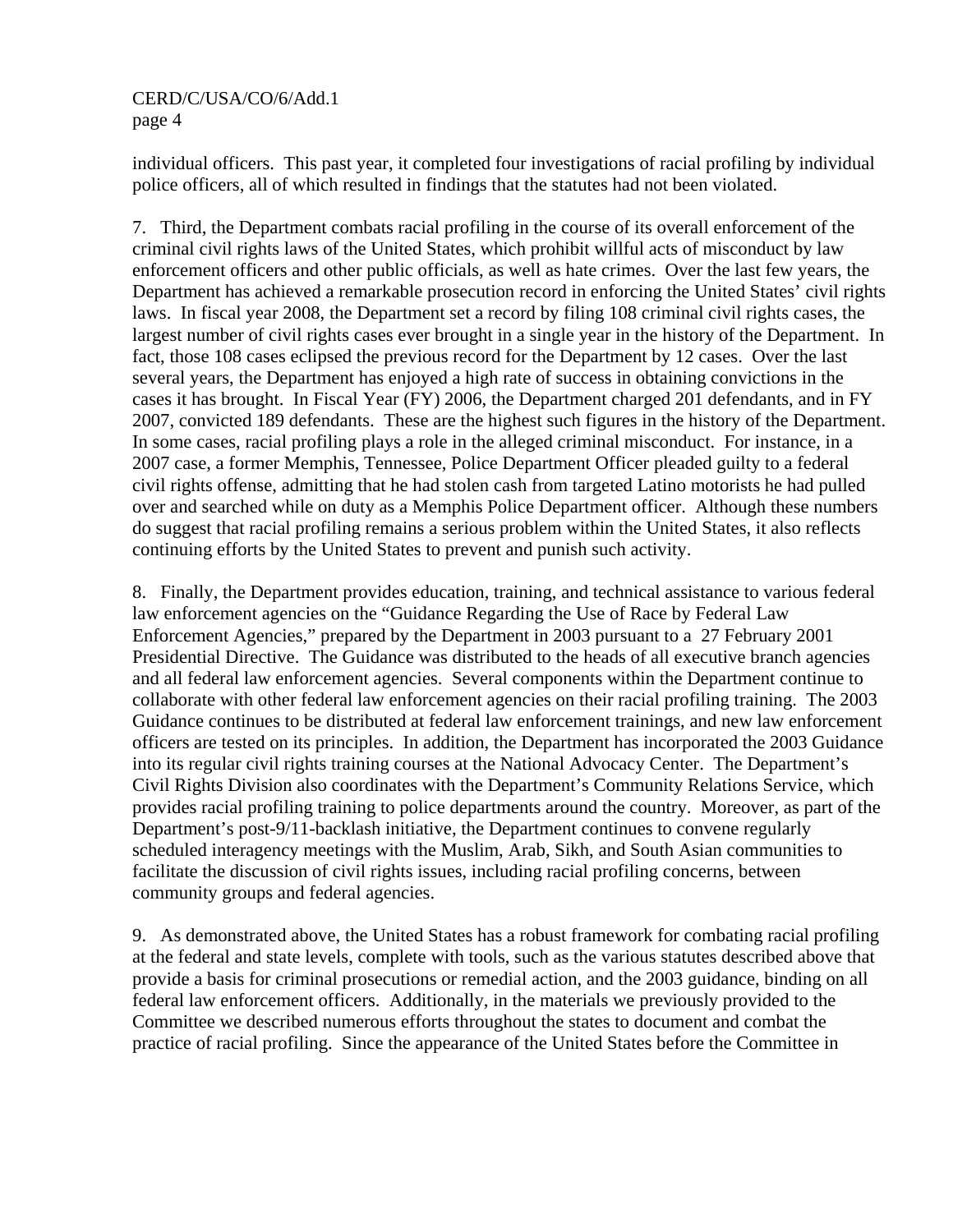February 2008, neither the End Racial Profiling Act, nor other similar federal legislation has been enacted.

10. The U.S. Attorney General recently reiterated the Department of Justice's policy against racial profiling in its own law enforcement activities when it issued revised guidelines regulating the domestic operations of the Federal Bureau of Investigation (FBI) on 3 October 2008. The new guidelines consolidate several different FBI guidelines in order to provide uniform standards for how the FBI conducts criminal investigations, national security investigations, and intelligence gathering. The guidelines make clear they "do not authorize any conduct prohibited by the Guidance Regarding the Use of Race by Federal Law Enforcement Agencies." The referenced useof-race guidance "prohibits racial profiling in law enforcement practices without hindering the important work of our Nation's public safety officials, particularly the intensified anti-terrorism efforts precipitated by the events of September 11, 2001." Although the guidelines maintain the status quo with respect to the use of race or ethnicity in investigations, they have been criticized by advocacy groups and members of Congress for not going far enough to eliminate racial profiling, particularly in national security investigations.

11. Additionally, as also previously explained by the United States representatives during the February 2008 hearing, the Department of Homeland Security (DHS) has adopted policies that protect fundamental liberties and provide for the investigation of civil rights violations. DHS has long provided its officials training on how to accomplish their mission objectives while complying with laws and policies against illegal profiling. As part of its statutory authority under 6 U.S.C. § 345, DHS's Office for Civil Rights and Civil Liberties (CRCL) continues to assist DHS leadership in developing and implementing policies and procedures "to ensure the protection of civil rights and civil liberties is appropriately incorporated into Department programs and activities." 6 U.S.C. §  $345(a)(3)$ . This includes ensuring that DHS policies comply with all applicable laws and policies against illegal profiling.

12. In addition to these preventative measures, and in consultation with the DHS Office of Inspector General, CRCL also has the authority under 6 U.S.C. § 345 to investigate complaints indicating possible abuses of civil rights or civil liberties, including allegations of illegal profiling. CRCL has used this authority to establish its Review and Compliance Unit, which leads this effort and which has conducted numerous investigations across the country.

13. Based on recommendations from ethnic and religious communities and civil rights advocacy groups, DHS has also worked to improve the cultural competency of its personnel. The goal here is also preventative: by increasing knowledge of different customs, beliefs, and practices, the Department hopes to avoid unprofessional and illegal conduct based on lack of knowledge or misunderstanding. For example, DHS has produced and widely distributed training posters on common types of Muslim and Sikh American head coverings; a training DVD on basic aspects of Arab and Muslim cultures; and a poster on the kirpan, a Sikh article of faith. Additionally, for the past two years, DHS components have provided training to security officers on what to expect during the Hajj travel season, an idea that was developed through the Department's robust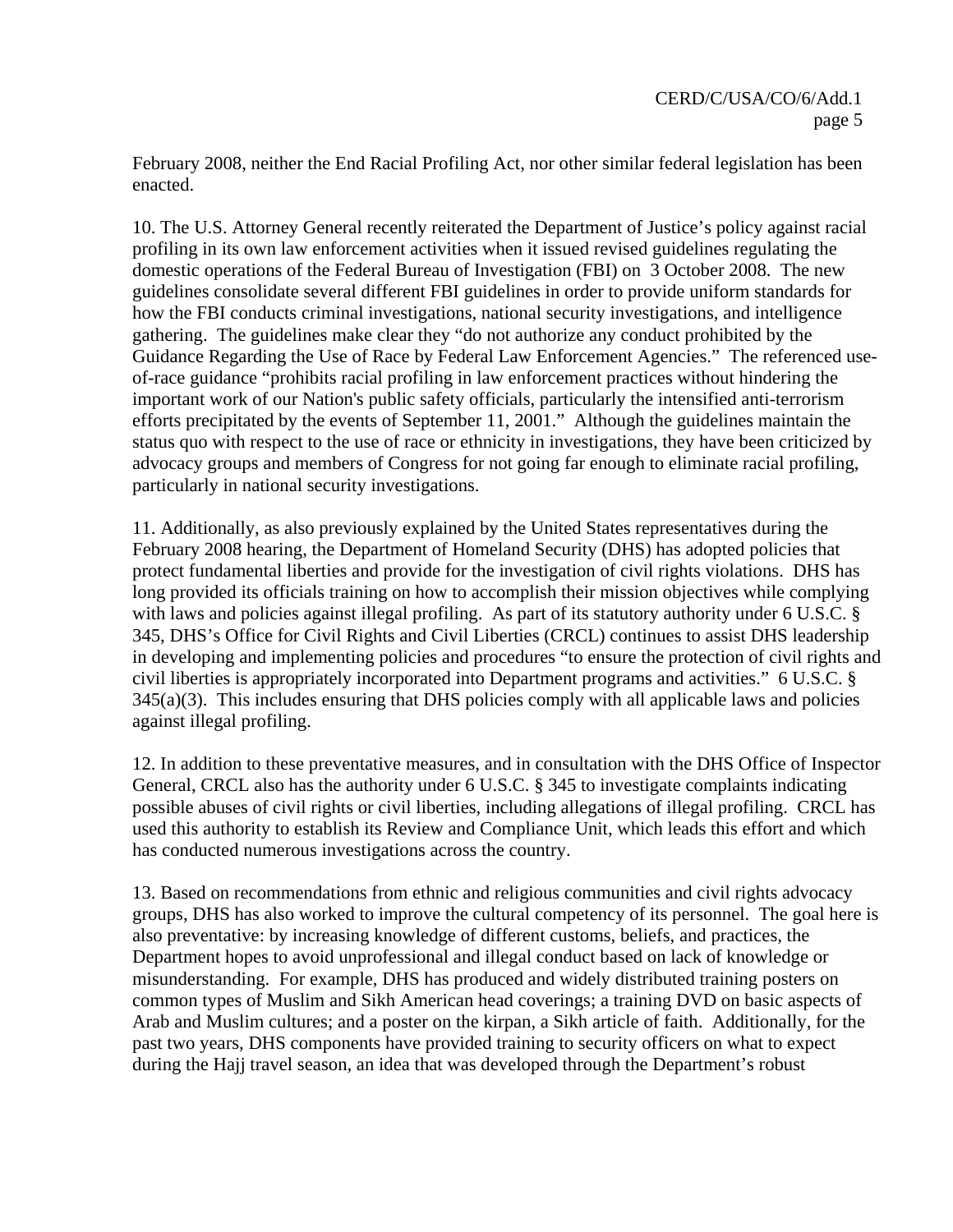community outreach efforts. The Department's experience has shown that these training efforts not only protect civil rights, they also allow DHS employees to do their jobs better by helping them distinguish cultural and religious norms from suspicious conduct.

14. The Committee on the Elimination of Racial Discrimination also raised concerns regarding the National Security Entry-Exit Registration System (NSEERS). As the United States explained to the Committee when it appeared in February of 2008, the United States is fully aware of the criticism of this programme and has already taken a number of steps to adjust policy and address concerns. For instance, in 2003, DHS suspended the original re-registration requirements of NSEERS and also reduced the number of countries to which the programme applies. The Department also had a series of meetings with civil rights and community leaders regarding the future of the programme and the implications for individuals who did not or could not comply with NSEERS requirements. DHS is continuing to review the programme at the very highest levels and is confident that it will reach a resolution that addresses community concerns while ensuring security.

15. At the same time, U.S. courts have continued to be available to individuals who have brought lawsuits challenging the application of various aspects of the NSEER program. In a very recent decision, the Second Circuit Court of Appeals denied petitioners' claims in *Rajah* v. *Mukasey*, 2008 WL 4350021 (2nd Cir. 24 September 2008) that the Special Call-In Registration Program (part of NSEERS), which ultimately led to petitioners' deportation: (a) lacks statutory authorization; (b) is invalid as a matter of administrative law; and (c) violates equal protection guarantees in the United States Constitution. Petitioners' claims that evidence obtained during the Program should be suppressed under the Fourth and Fifth Amendments were also denied.

16. In denying the equal protection claim, the Court found that the special registration programme was a "plainly rational attempt to enhance national security." The Court joined every federal circuit court that has considered the issue in concluding that the programme did not violate Equal Protection guarantees. In its analysis the Court did acknowledge that the countries selected for inclusion in the programme were, with the exception of North Korea, predominantly Muslim. In response, the Court noted the threat posed by radical Islamic groups, as demonstrated by the September 11 attacks, and that the Program was tailored to those facts, as evidenced by the fact that it excluded males under 16 and females on the ground that military age men are a greater security risk, that Muslims from non-specified countries were not subject to registration, that aliens from the designated countries who were qualified to be permanent residents in the United States were exempted whether or not they were Muslims, and that non-Muslims from the designated countries were subject to registration.

17. Furthermore, the United States would emphasize again a point it previously raised with the Committee in this regard – that countries routinely employ nationality-based distinctions in their immigration laws, for example with respect to visa waiver programmes, which many countries employ, or immigration benefit programmes (such as Temporary Protected Status under U.S. law) and that the Convention does not prohibit such programmes.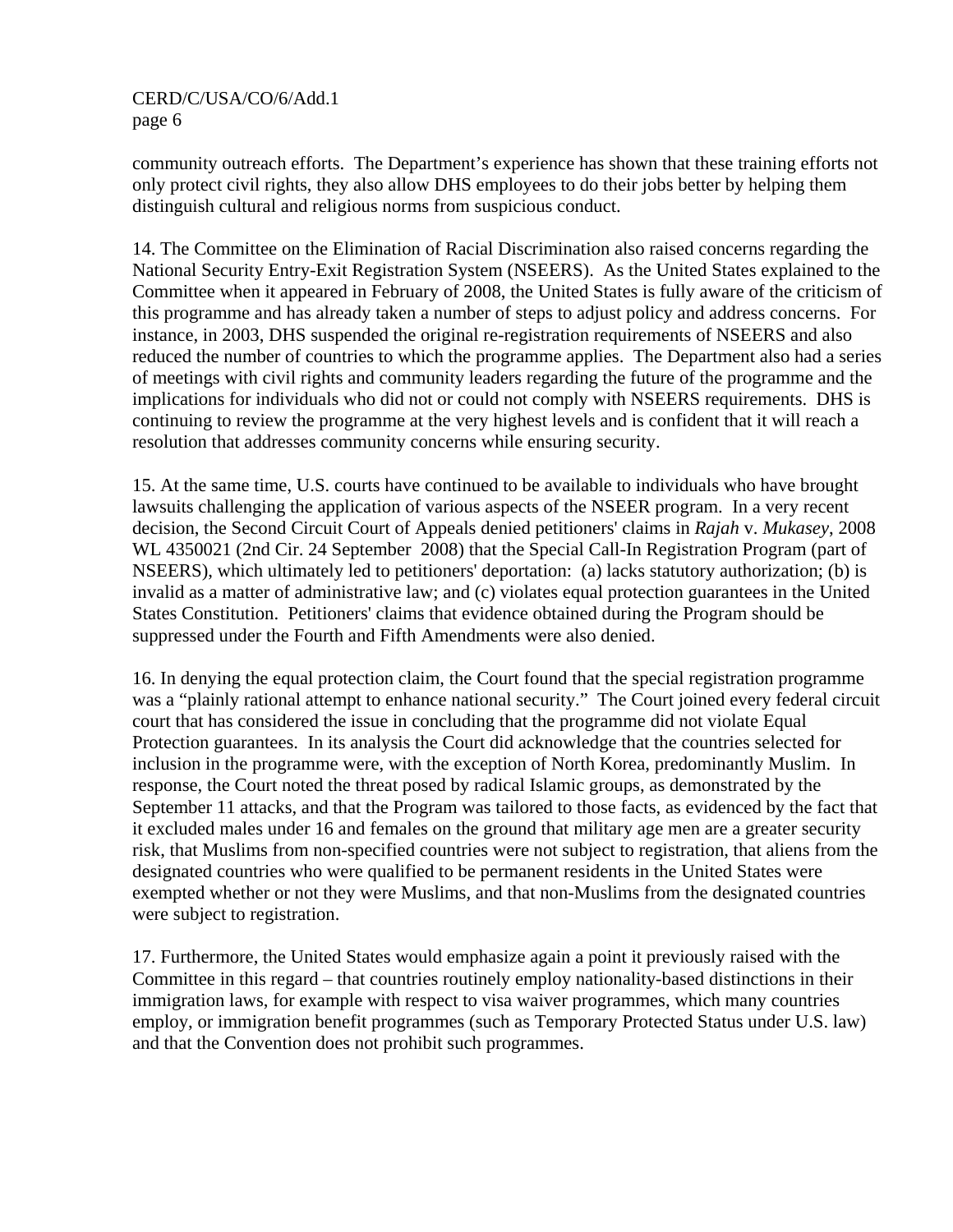#### **Paragraph 19**

#### **Recommendation**

# **The Committee reiterates its Decision 1 (68) in its entirety, and urges the state party to implement all the recommendations contained therein.**

#### **Response**

18. As explained in a special annex to its most recent periodic report, the United States recognizes, as a historical matter, that indigenous people throughout the world have been unfairly deprived of lands they once habitually occupied or roamed. Such ancestral lands once constituted most of the Western Hemisphere. In 1946, recognizing that many Indian tribes in the United States had been unfairly deprived of such lands, the United States Congress established a special body, the Indian Claims Commission ("ICC"), to hear such claims by Indian tribes, bands, or other identifiable groups for compensation of lands that had been taken by private individuals or the government. In 1951, the Western Shoshone, represented by the Te-Moak Bands, successfully brought such a claim. The parties to the litigation stipulated that the lands were taken in 1872. A valuation trial was held and the ICC declared the value of the lands and sub-surface rights as of the valuation date.

19. The petitions submitted by certain Western Shoshone descendants to the Committee on the Elimination of Racial Discrimination concern an internal dispute among Western Shoshone descendants about the litigation strategy pursued in that claim. However, they failed to raise their objections in a timely manner. Specifically, the ICC and appellate court found that their attempt to intervene in the proceedings was untimely because: (a) they had waited 23 years from the start of the case before seeking to participate, despite admitting in their filings to the court that they had been aware of the ICC proceedings; (b) they had not presented an excuse to the court for the delay; and (c) they had not demonstrated fraud or collusion by the representatives of the Western Shoshone in the litigation. Because they have been unsuccessful in pursuing their objections, certain Western Shoshone descendants who disagreed with the litigation strategy now seek to bring the issue of an 1872 land taking claim to the Committee , despite ample recourse before U.S. courts, including the United States Supreme Court, and despite the fact that their position does not represent the views of all Western Shoshone descendants, most of whom wish to receive the compensation awarded by the ICC.

## **Paragraph 21**

#### **Recommendation**

 **The Committee recalls the concerns expressed by the Human Rights Committee (CCPR/C/USA/CO/3/Rev.1, para. 34) and the Committee against Torture (CAT/C/USA/CO/2, para. 34) with regard to federal and state legislation allowing the use of life imprisonment without parole against young offenders, including children. In light of the disproportionate**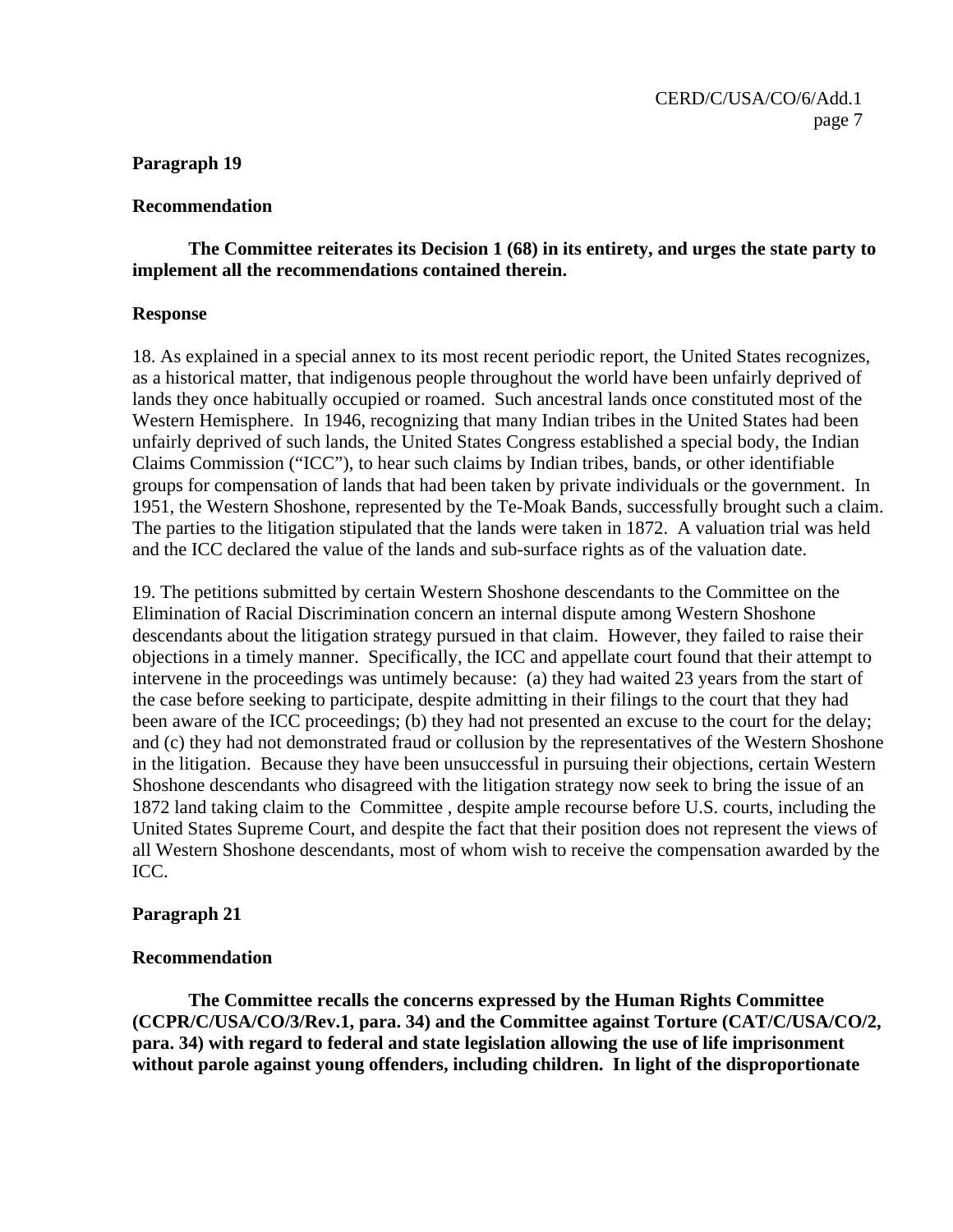**imposition of life imprisonment without parole on young offenders – including children – belonging to racial, ethnic and national minorities, the Committee considers that the persistence of such sentencing is incompatible with article 5 (a) of the Convention. The Committee therefore recommends that the State party discontinue the use of life sentence without parole against persons under the age of eighteen at the time the offence was committed, and review the situation of persons already serving such sentences.** 

#### **Response**

20. As the United States explained to the Committee on the Elimination of Racial Discrimination during the February 2008 meeting, and previously to both the Committee against Torture and the Human Rights Committee, the imposition of life without parole sentences on juveniles is a lawful practice that is imposed in rare cases where individuals, despite their youth, had committed gravely serious crimes. The imposition of such sentences is accompanied by procedural safeguards and robust due process protections enshrined in the United States Constitution. While the considerations vary from state to state, juvenile life without parole (JLWOP) sentences are generally only imposed on juveniles that have committed "serious" offenses – typically murder – and, only after a judge has made a determination that the juvenile can be tried as an adult. In such cases, whether a juvenile offender is prosecuted as an adult depends upon a number of factors that are weighed by a court, such as, inter alia, the age; personal, family or other relevant circumstances or background of the juvenile; the type and seriousness of the alleged offense; the juvenile's role in committing the crime; and the juvenile's prior record/past treatment records. This ensures that these lengthy sentences are imposed only when it has been determined through a judicial process that the juvenile is no longer amenable to the treatment and rehabilitative nature of the juvenile justice systems found in most states in our country. While they serve their sentences, juvenile offenders are separated from adult prisoners to the extent possible, taking into account factors such as the security risk that they pose to other prisoners, the risk of harm to themselves, their need for medical and/or mental health treatment options, and the danger they pose to others and to the community.

21. Currently, forty-two states permit JLWOP sentences. Alaska, Colorado, Kansas, Kentucky, Maine, New Mexico, New York and West Virginia and the District of Columbia have prohibited JLWOP. Four of these prohibit life without parole sentences at any age. However, efforts are being made at the state and federal level to abolish JLWOP sentences. For example, since 2005, legislative efforts have been made in Florida, Illinois, Louisiana, Nebraska, Colorado, California and Michigan. Moreover, there are grassroots movements in support of abolition in various states including Iowa, Arkansas, Massachusetts, Washington, and Pennsylvania where, in September, the state Senate held a public hearing to conduct a "fact-finding" session on JLWOP sentences. Although most legislative efforts have either failed or are still pending in their respective legislatures, in 2006, Colorado passed legislation banning JLWOP sentences. More recently, in December 2008, the Michigan State House of Representatives passed legislation preventing judges from sentencing criminals who commit crimes before they turn 18 to life in prison with no chance at parole. The legislation has not been taken up in the Michigan State Senate.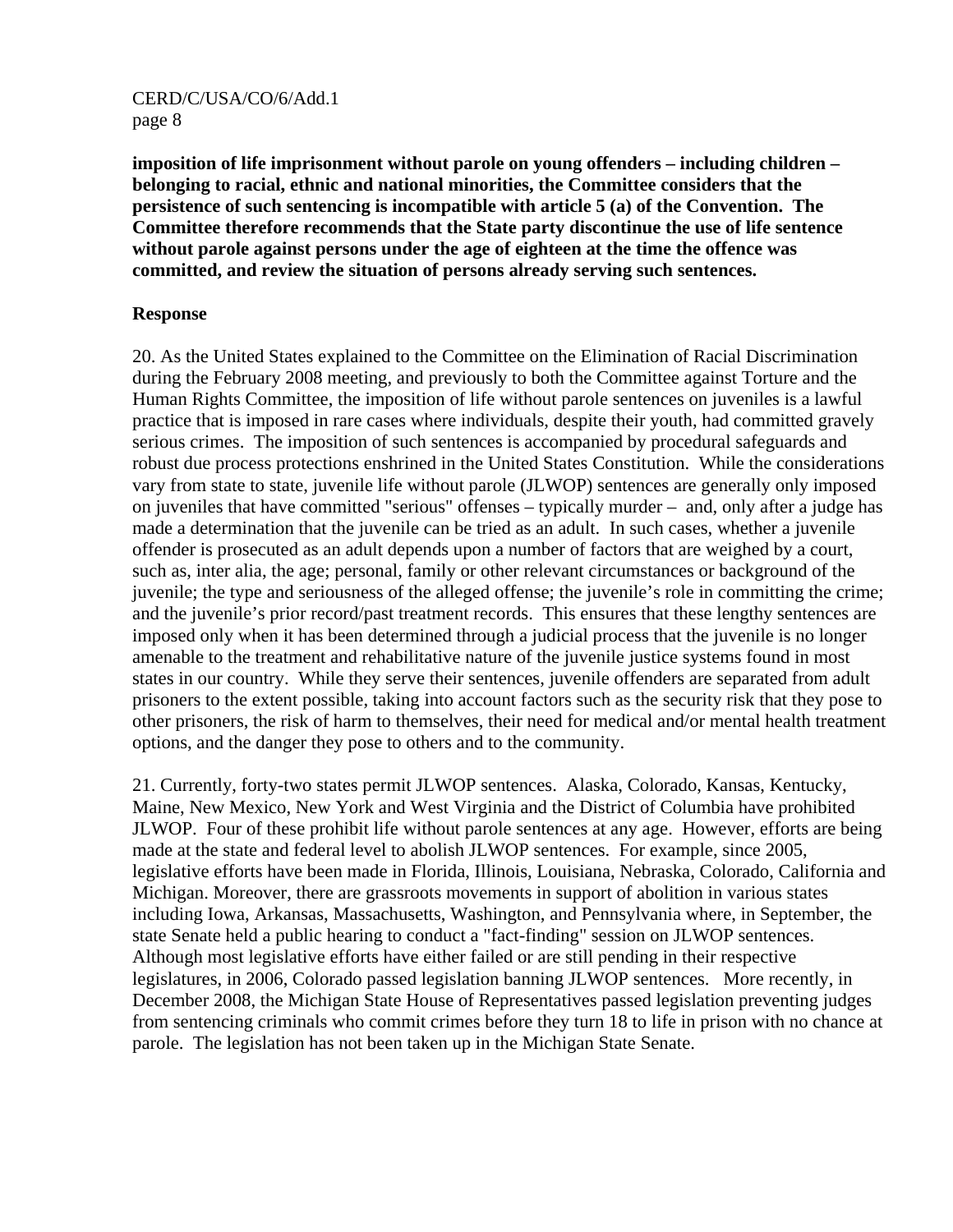22. On the federal level, currently pending in the United States Congress is H.R. 4300, the Juvenile Justice Accountability and Improvement Act of 2007, which would require states to enact laws and adopt policies to grant child offenders who are under a life sentence a meaningful opportunity for parole at least once during their first 15 years of incarceration and at least once every three years thereafter. On 11 September 2008, the House of Representatives Committee on the Judiciary, Subcommittee on Crime, Terrorism and Homeland Security held a hearing on H.R. 4300. Among those who testified before the Subcommittee were a children's rights activist, the executive director of the Equal Justice Initiative, and a medical doctor who testified regarding the cognitive and psychological development of children and its implications for juvenile justice accountability.

23. In light of the Committee 's concern about the detention of juveniles, we would also like to recall for the Committee various tools available to the United States to ensure that the human rights of juveniles are respected while they remain in confinement. Under Section 210401 of the Violent Crime Control and Law Enforcement Act of 1994, 42 U.S.C. § 14141 ("Section 14141"), and the Civil Rights of Institutionalized Persons Act, 42 U.S.C. § 1997, the Department of Justice has the authority to file civil lawsuits when administrators of juvenile justice systems engage in a pattern or practice of violating confined juveniles' federal rights. The Department has investigated conditions of confinement in more than 100 juvenile facilities across the United States and its territories. In FY 2008, the Department settled four complaints regarding eleven juvenile facilities and began three new investigations involving seven facilities. The Department currently monitors conditions in more than 65 public facilities that operate under settlement agreements with the United States. The cases involve conditions for youths at facilities ranging from 30-bed detention centers to 700-bed training schools, and the investigations range from single facilities to state-wide systems.

24. The investigations, and the subsequent settlements reached in most cases, have focused on a number of important federal rights of juveniles, including rights guaranteed by the Individuals with Disabilities Education Act, 20 U.S.C. § 1400 et seq., the Americans with Disabilities Act, 42 U.S.C. § 12101 et seq., and youths' constitutional rights to reasonable safety, adequate medical and mental health care, rehabilitative treatment, and education. Several of the cases have involved allegations of staff abusing juveniles, preventable youth-on-youth violence, and excessive use of restraints and isolation. The Department has made a priority of ensuring adequate access to mental health treatment and has focused attention on the special needs of very young juveniles, juveniles with special medical problems, and on the myriad of problems created by crowding in juvenile facilities.

25. Recent examples of this work include the Department's complaints against the States of Ohio and Oklahoma regarding conditions in their juvenile facilities. In May 2008, the Department brought suit regarding conditions in all eight Ohio juvenile justice facilities (*United States* v. *State of Ohio, et al.*, Civil Action No: 2:08-cv-475). The litigation addressed an alleged pattern or practice of unconstitutional conditions of confinement in the State-run juvenile facilities under Section 14141. Specifically, the complaint alleged constitutional deficiencies regarding: (a) protecting youth from harm; (b) medical care; (c) mental health care; and (d) special education services. In June 2008, the court approved a judicially-enforceable settlement requiring Ohio to implement extensive reforms in each of these areas. The settlement agreement also contains requirements for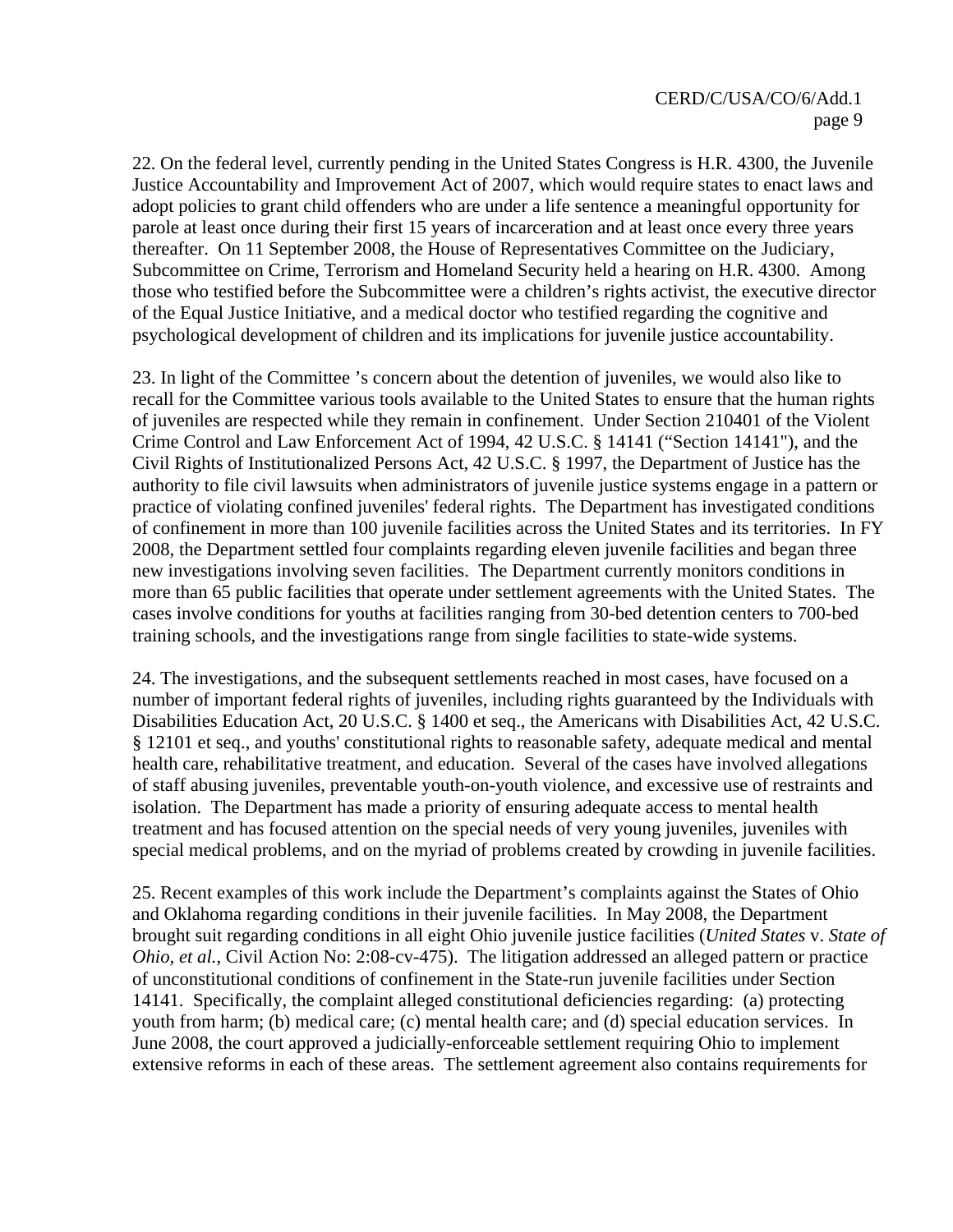structured rehabilitative programming designed to modify behaviors, provide rehabilitation to the types of youth committed to each facility, address general health and mental health needs, and address requirements for parole eligibility. This programming is to be coordinated with youths' individual behavioral and treatment plans and is to be developed with the assistance of teachers, school administrators, correctional officers, caseworkers, school counselors, staff, and other qualified individuals.

26. Similarly, in December 2006, the Department brought suit regarding conditions in Oklahoma's L.E. Rader Center, alleging a pattern or practice of unconstitutional conditions regarding inadequate safety, excessive use of force, sexual abuse, inadequate mental health care, inadequate suicide prevention, inadequate rehabilitative services, and inadequate education (*United States* v. *State of Oklahoma, et al.*, 06-CV-673-GKF-FHM (N.D. Okla.). After a preliminary injunction hearing before the Court regarding alleged life-threatening issues, the parties settled the case. In September 2008, the court approved a consent decree that includes extensive reforms in each of these areas, including, inter alia, an orientation on reporting abuses, facility rules, and assurance of the right of youths to be protected from retaliation for reporting abuse; mental health, suicide, and substance abuse screening; access to programmes and services for youths who have been placed on suicide precautions; mental health assessments for youths whose mental health screens, placement on suicide precautions or conduct indicates a possible serious mental illness; transition planning for youths with serious mental illness who are being released from the facility; identification of youths who were previously determined eligible and youth who are potentially eligible for special education services; and development and implementation of individualized education plans for all youths determined to be eligible for special education or related services.

## **Paragraph 31**

## **Recommendation**

 **The Committee recommends that the State party increase its efforts in order to facilitate the return of persons displaced by Hurricane Katrina to their homes, if feasible, or to guarantee access to adequate and affordable housing, where possible in their place of habitual residence. In particular, the Committee calls on the State party to ensure that every effort is made to ensure genuine consultation and participation of persons displaced by Hurricane Katrina in the design and implementation of all decisions affecting them.** 

## **Response**

27. The Federal Emergency Management Agency (FEMA) has continued to work with and support those affected by Hurricane Katrina to help them recover from this disaster. Three years after Hurricane Katrina, FEMA has provided more than \$7.8 billion to individuals and families through FEMA's Housing and Other Needs Assistance. This assistance includes personal property replacement, transportation assistance, health care and other expenses related to moving and storage. In Louisiana, FEMA has provided more than \$5.7 billion to families under the Individuals and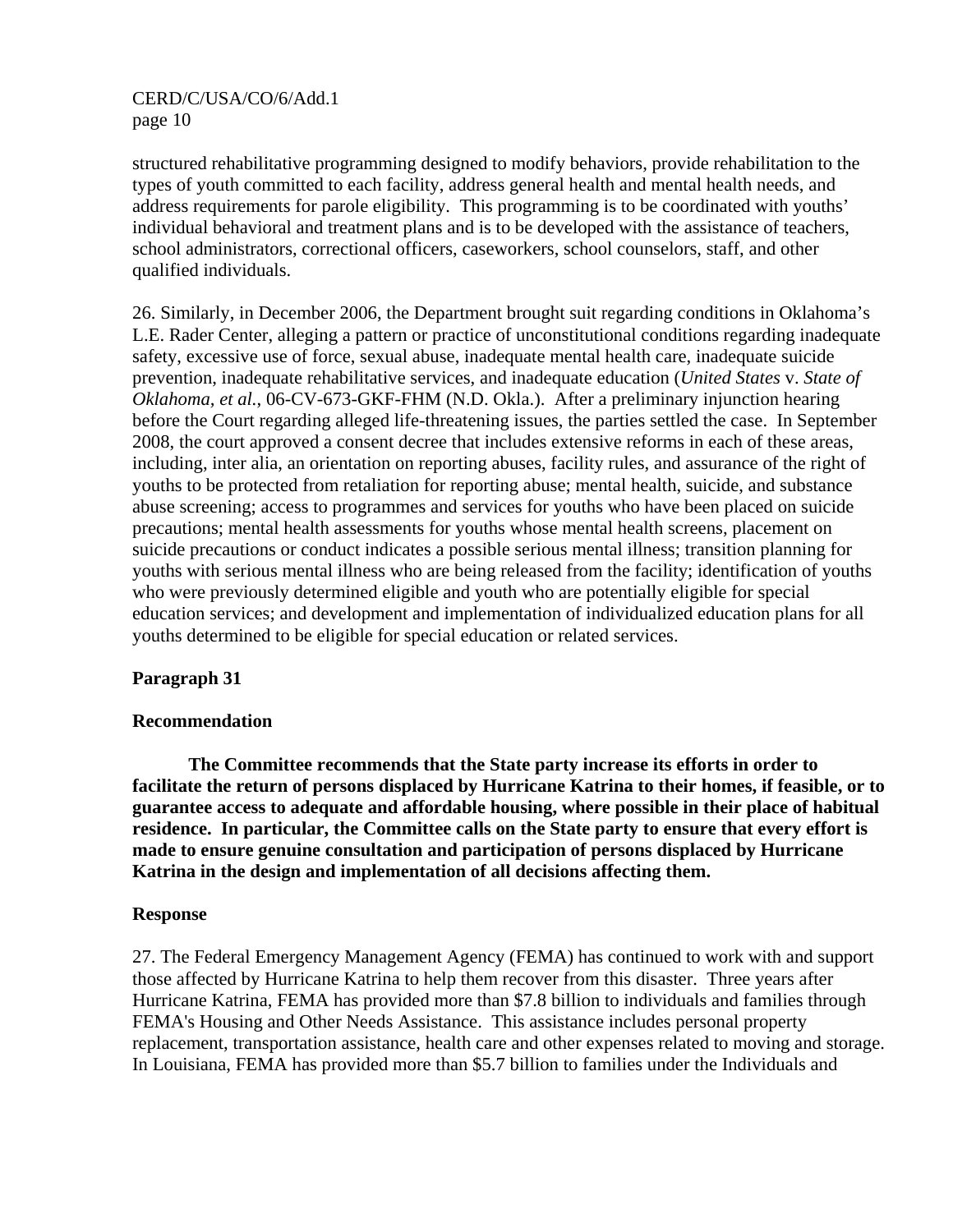Households Program (IHP) approving 857,000 households for Housing Assistance. In Mississippi, FEMA has provided more than \$1.2 billion in Individual Assistance to more than 216,000 households with over \$876 million of that going to temporary housing and repair of replacement activities. More than 143,000 families were provided with temporary housing units throughout the Gulf Coast which resulted in the largest temporary housing operation in the history of the United States. FEMA has moved over 127,000 households out of temporary housing units as residents move into long-term housing solutions.

28. FEMA is also continuing to work with those affected by Hurricane Katrina through case management services. Since Hurricane Katrina, FEMA has awarded \$32 million to the Louisiana Recovery Authority (LRA) to assist with disaster case management for Louisiana families affected by hurricanes Katrina and Rita. Hundreds of case managers from the Louisiana Family Recovery Corps (LFRC) and the Greater New Orleans Disaster Recovery Partnership (GNODRP) will be able to provide much-needed disaster case management assistance to thousands of families across Louisiana. This is the second part of a two-phase disaster case management plan FEMA proposed to meet the ongoing needs of the Gulf Coast. It will continue through March of 2009.

29. During Phase One, 1 April to 31 May 2008, FEMA provided direct Cora Brown awards, described below, to Louisiana specifically for the cases that remained open from the Katrina Aid Today (KAT) program. The United Methodist Committee on Relief (UMCOR) formed KAT, a national case management consortium, following the devastation of Hurricane Katrina to provide disaster case management services to individuals and families. KAT was funded through more than \$66 million in donations from foreign countries. The Cora Brown Fund is used as a last resort to assist families who have unmet disaster-related needs following a presidentially-declared disaster. Potential recipients do not apply for this assistance. Instead, FEMA representatives identify them through information provided from various sources, including federal, state, local and voluntary relief agencies.

30. In Phase Two, the Louisiana disaster case management programme staff will coordinate the budget needs of their individual case management providers. FEMA has provided programme guidance for the state that assists in determining the funding for the programme needs. Eligible recipients for disaster case management assistance will be families living in FEMA temporary housing, families with health-related concerns living in FEMA-funded hotels or motels and families whose case management services are not yet fully completed and were in the Cora Brown disaster case management Phase One program.

31. Additionally, as the United States explained to the Committee on the Elimination of Racial Discrimination during the February 2008 meeting, the Department of Housing and Urban Development ("HUD") has collaborated with state and local authorities on a number of programmes to assist those affected by Hurricanes Katrina, Rita, and Wilma. HUD has provided approximately \$20 billion in funding to the state governments affected by these hurricanes. These funds are being used and administered by the states to rebuild their community infrastructure as well as assist individual property owners with repair or replacement of their homes and businesses. These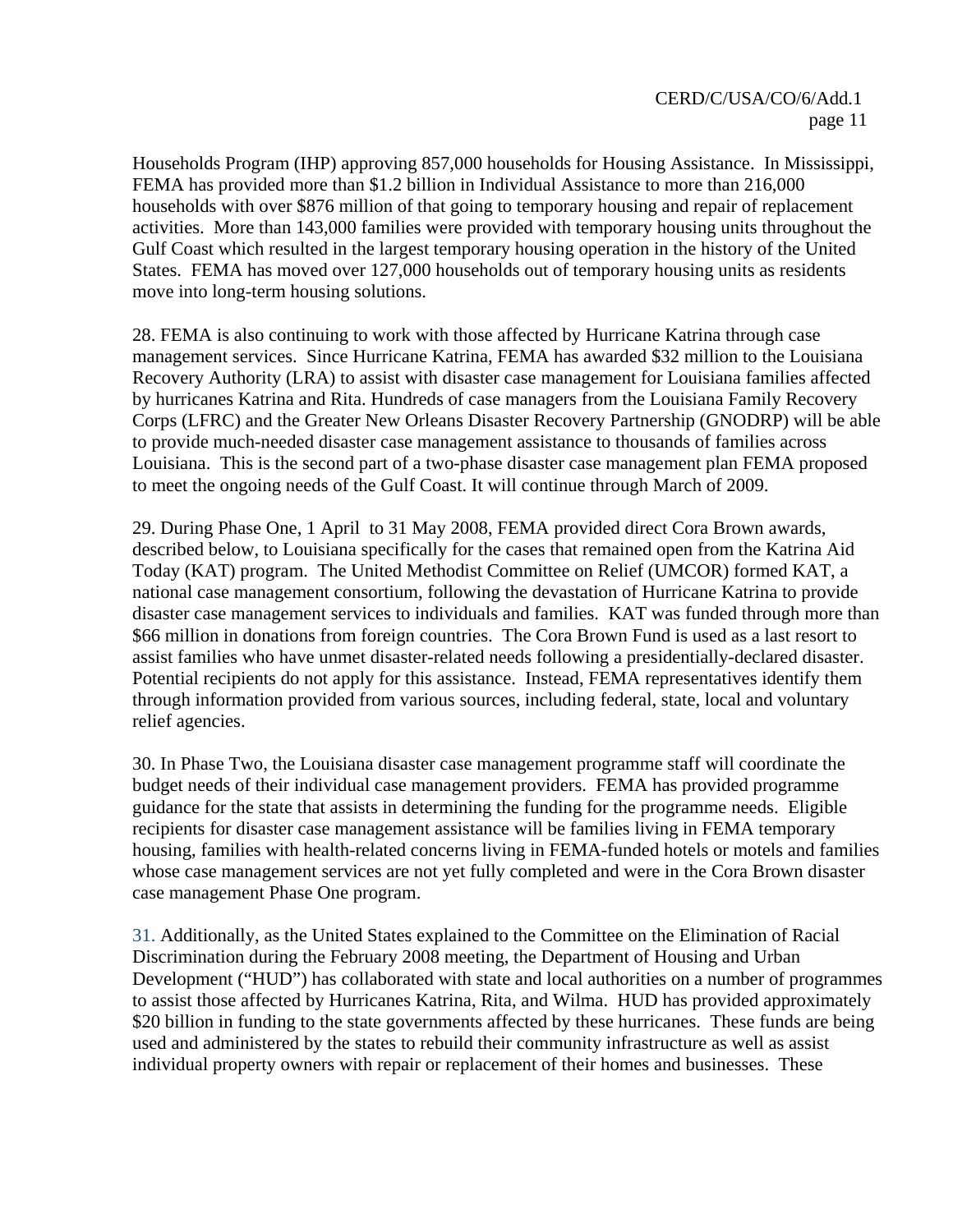ongoing programmes were described in the written materials we provided to the Committee in February of 2008*.*

- 32. Regarding efforts in Louisiana, some notable developments include:
	- **Road Home Program** as of 31 December 2008, this programme, administered by the Louisiana Recovery Authority and funded by HUD, has paid homeowners more than \$543 million in federal funds for home elevations after hurricanes Katrina and Rita. The vast majority of these funds – almost \$500 million – have been paid since the programme relaunched in the spring of 2008 with a simplified award process.
	- **Small Rental Program** this programme, developed by the Louisiana Recovery Authority, implemented by the Louisiana Office of Community Development, and funded by HUD, provides funding to property owners to repair their storm-damaged, small-scale rental properties and make their units available to low- and moderate-income tenants at affordable rates. To date, the Rental program offered two rounds of funding under the incentive program. Landlords receive their awards for the incentive program at a closing after their unit is repaired and income-eligible tenants are identified. On December 17, 2008, the state of Louisiana announced a new option for Rental program participants that will provide current programme property owners up-front financing to cover repair and rebuilding expenses in exchange for providing affordable housing once the property is repaired. The up-front financing is an additional option for Rental program participants, but it will not replace the incentive program.
	- **Long Term Recovery Program** this programme provides funds to support implementation of local long-term recovery plans in the most heavily impacted communities in the state. In February 2008, the Louisiana Recovery Authority approved reallocating \$500 million to the programme, bringing the total amount of funding that will be available to the parishes to \$700 million. Funds from this programme will be distributed among parishes in the most heavily impacted areas of the state according to a formula that is based on estimated housing and infrastructure damages inflicted by Hurricanes Katrina and Rita. This is the same formula which was used to distribute the original \$200 million to the districts.

33. Regarding efforts by the State of Mississippi, in August 2008, the Governor issued a report on the third anniversary of Hurricane Katrina, which summarizes many of the ongoing recovery efforts and can be accessed at

http://www.mississippirenewal.com/documents/GovKatrinaThreeYearReport.pdf. The report contains a lengthy discussion on Mississippi's efforts to rebuild permanent housing. For rebuilding needs not met by insurance proceeds, Mississippi has designed innovative programmes, using Community Development Block Grants and Gulf Opportunity Zone incentives. Nearly all of the programmes have focused on the development of affordable housing for low and moderate income families. When all of these programmes have been implemented, the state anticipates that it will not only have replaced lost housing stock, but will have created more affordable housing in South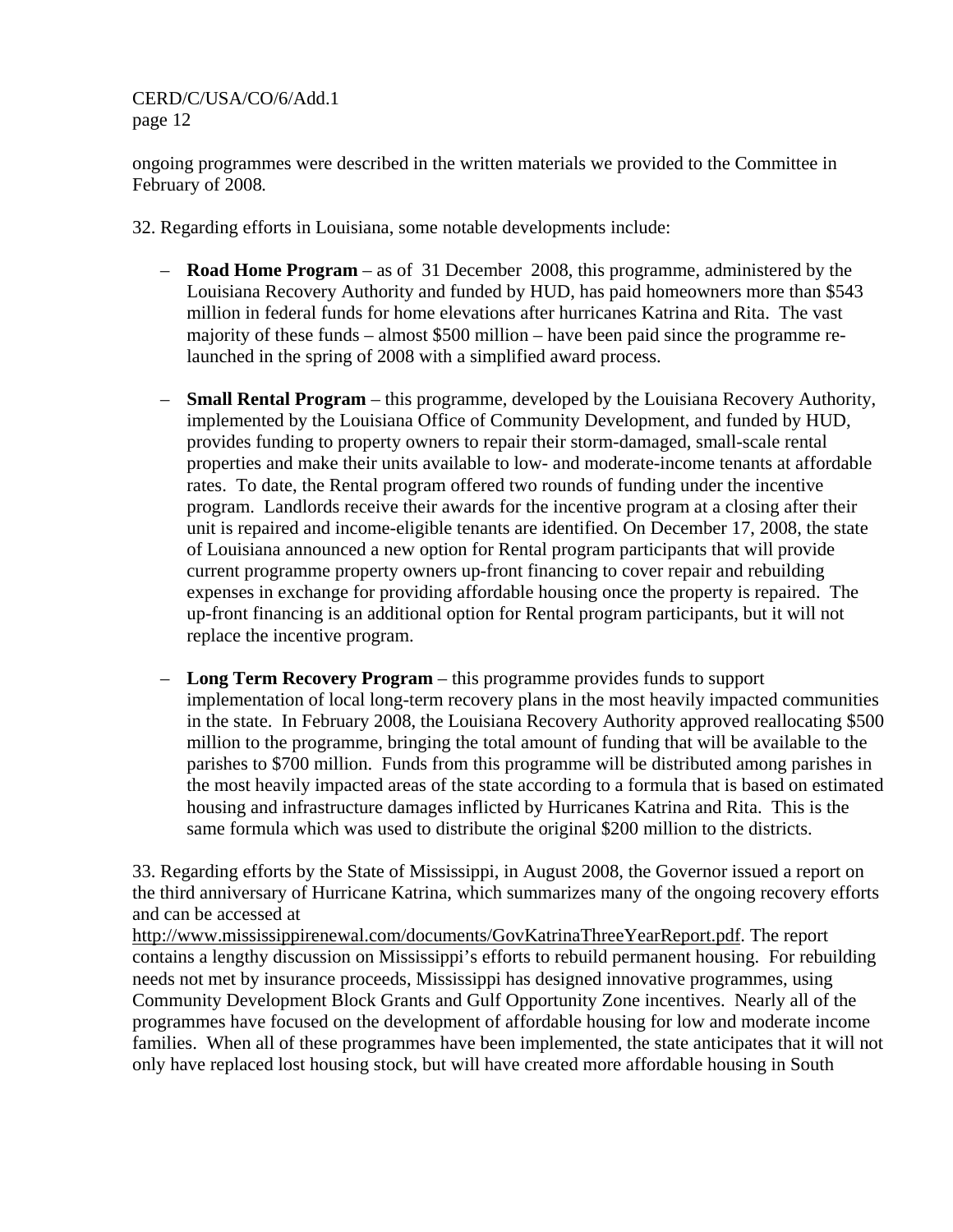Mississippi than existed before Katrina. In addition, on 28 August,, the day before the third anniversary of Katrina, Mississippi Governor Haley Barbour announced the appointment of former Biloxi Mayor Gerald Blessey as housing "czar" to oversee post-Katrina state and federal programmes targeting housing needs.

## **Paragraph 36**

#### **Recommendation**

 **The Committee recommends that the State party organize public awareness and education programmes on the Convention and its provisions, and step up its efforts to make government officials, the judiciary, federal and state law enforcement officials, teachers, social workers and the public in general aware about the responsibilities of the State party under the Convention, as well as the mechanisms and procedures provided for by the Convention in the field of racial discrimination and intolerance.** 

#### **Response**

34. Since appearing before the Committee on the Elimination of Racial Discrimination in February 2008, the United States has begun efforts to engage in greater publicity, outreach and training regarding U.S. obligations under the various United human rights treaties to which it is party. Now that the United States is current in meeting its reporting obligations under all of the United Nations human rights treaties to which it is party, the United States Department of State is in the process of formally communicating to federal agencies, the fifty states, federally recognized tribes and other appropriate entities and reminding them of U.S. obligations under the underlying conventions, the recent reports the United States government submitted to the Committee against Torture, the Human Rights Committee, the Committee on the Elimination of Racial Discrimination and the Committee on the Rights of the Child, and is including in these materials the observations and conclusions issued by the respective committees.

35. Additionally, the State Department has requested federal agencies with oversight over U.S. laws that implement obligations under the International Convention on the Elimination of All Forms of Racial Discrimination to examine ways in which they can provide training on the Convention as part of their ongoing training activities. Relevant agencies are currently examining ways in which to incorporate such training.

– **Equal Employment Opportunity Commission (EEOC) –** In response to this request, the EEOC has agreed to include information on the Convention in an annual seminar it hosts with the over ninety state and local fair employment practice agencies ("FEPAs") with whom it has work-sharing agreements. As a component of presentations that EEOC staff make on developments in federal equal employment opportunity law, the EEOC will address the role of state and local FEPAs in support of the Federal government in meeting its treaty obligations under the Convention.